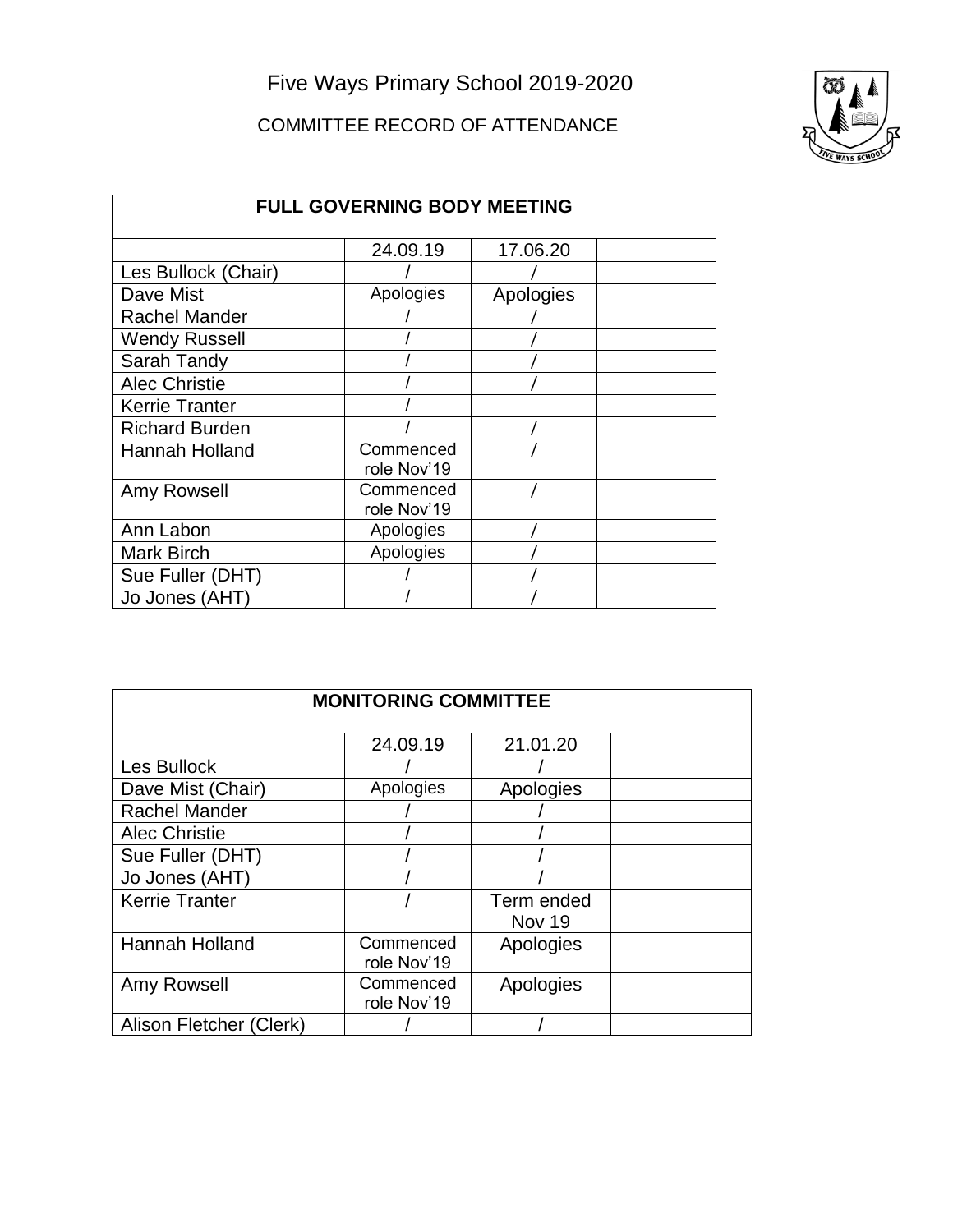| <b>FINANCE COMMITTEE</b> |             |               |           |
|--------------------------|-------------|---------------|-----------|
|                          | 22.10.19    | 11.02.20      | 26.05.20  |
| Les Bullock              |             | Apologies     | Apologies |
| Dave Mist (Chair)        | Apologies   | Apologies     | Apologies |
| <b>Rachel Mander</b>     |             |               |           |
| Wendy Russell            |             |               |           |
| <b>Alec Christie</b>     |             |               |           |
| Ann Labon                | Apologies   | Apologies     | Apologies |
| <b>Kerrie Tranter</b>    | Apologies   | Term ended    |           |
|                          |             | <b>Nov 19</b> |           |
| <b>Richard Burden</b>    |             |               |           |
| <b>Hannah Holland</b>    | Commenced   |               | Apologies |
|                          | role Nov'19 |               |           |
| Amy Rowsell              | Commenced   | Apologies     | Apologies |
|                          | role Nov'19 |               |           |
| Sue Fuller (Deputy       |             |               |           |
| Headteacher)             |             |               |           |
| Jo Jones (Assistant      |             |               |           |
| Headteacher)             |             |               |           |
| Alison Fletcher (Clerk)  |             |               |           |

| <b>CURRICULUM, PERSONAL DEVELOPMENT AND WELL-BEING</b><br><b>COMMITTEE</b> |                          |           |  |
|----------------------------------------------------------------------------|--------------------------|-----------|--|
|                                                                            | 1.10.19                  | 04.02.20  |  |
| Les Bullock                                                                | Apologies                |           |  |
| <b>Rachel Mander</b>                                                       |                          |           |  |
| Sarah Tandy                                                                |                          |           |  |
| <b>Mark Birch</b>                                                          | Apologies                | Apologies |  |
| Ann Labon (Chair)                                                          | Apologies                |           |  |
| <b>Richard Burden</b>                                                      |                          |           |  |
| Hannah Holland                                                             | Commenced<br>role Nov'19 |           |  |
| Amy Rowsell                                                                | Commenced<br>role Nov'19 | Apologies |  |
| Sue Fuller (DHT)                                                           |                          | Apologies |  |
| Jo Jones (AHT)                                                             |                          |           |  |
| Alison Fletcher (Clerk)                                                    |                          |           |  |